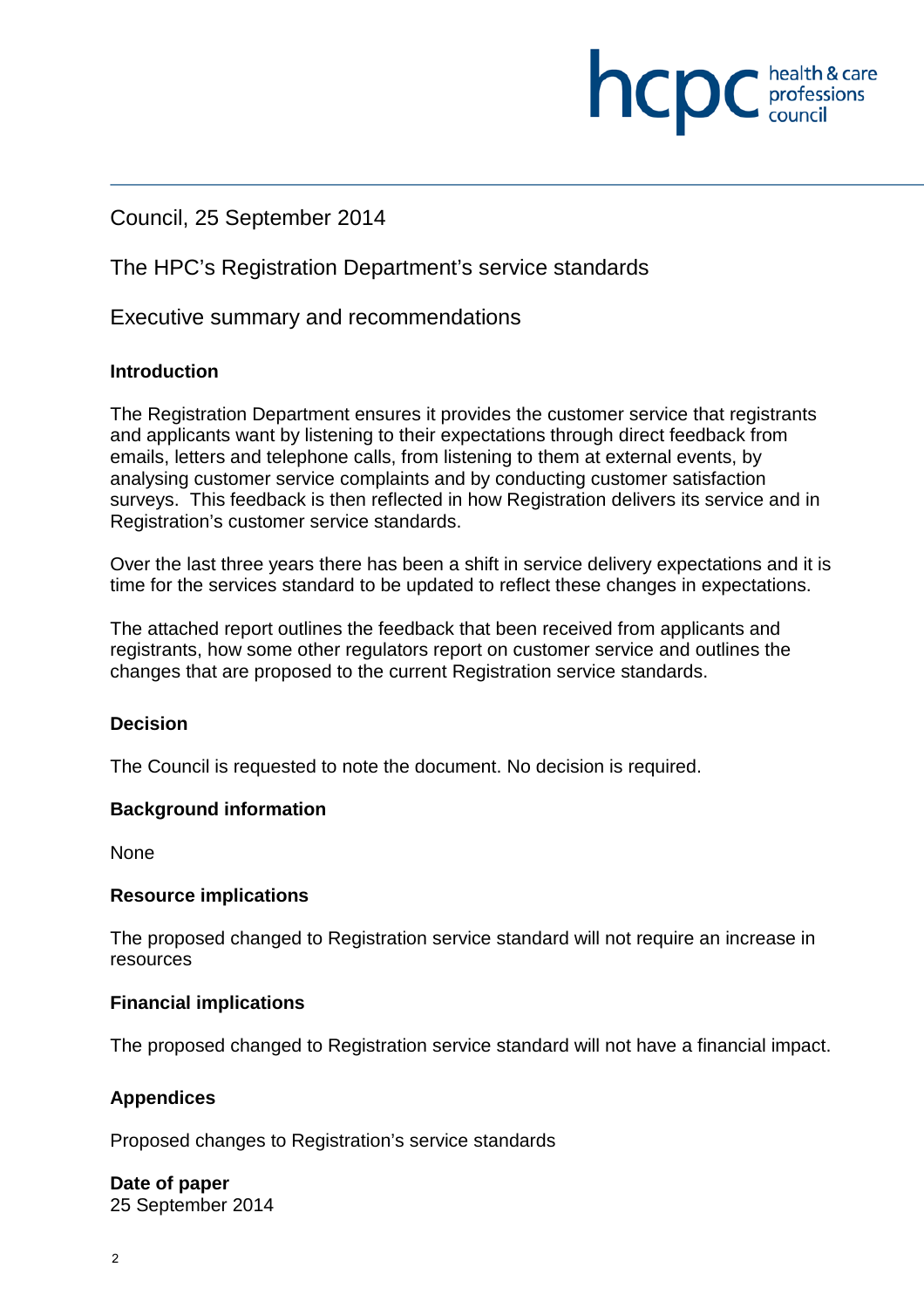# Proposed changes to Registration's service standards

# Contents

| 1. |       |                                                                           |  |  |  |
|----|-------|---------------------------------------------------------------------------|--|--|--|
| 1. |       |                                                                           |  |  |  |
|    | 1.1.  |                                                                           |  |  |  |
|    | 1.2.  |                                                                           |  |  |  |
|    | 1.3.  |                                                                           |  |  |  |
|    | 1.4.  |                                                                           |  |  |  |
|    | 1.5.  |                                                                           |  |  |  |
|    | 1.6.  |                                                                           |  |  |  |
|    | 1.7.  |                                                                           |  |  |  |
|    | 1.8.  |                                                                           |  |  |  |
|    | 1.9.  |                                                                           |  |  |  |
|    | 1.10. |                                                                           |  |  |  |
| 2. |       |                                                                           |  |  |  |
|    | 2.1.  | Process equality and diversity data for new applicants to the Register 15 |  |  |  |
|    | 2.2.  |                                                                           |  |  |  |
|    | 2.3.  |                                                                           |  |  |  |
|    |       |                                                                           |  |  |  |
|    |       |                                                                           |  |  |  |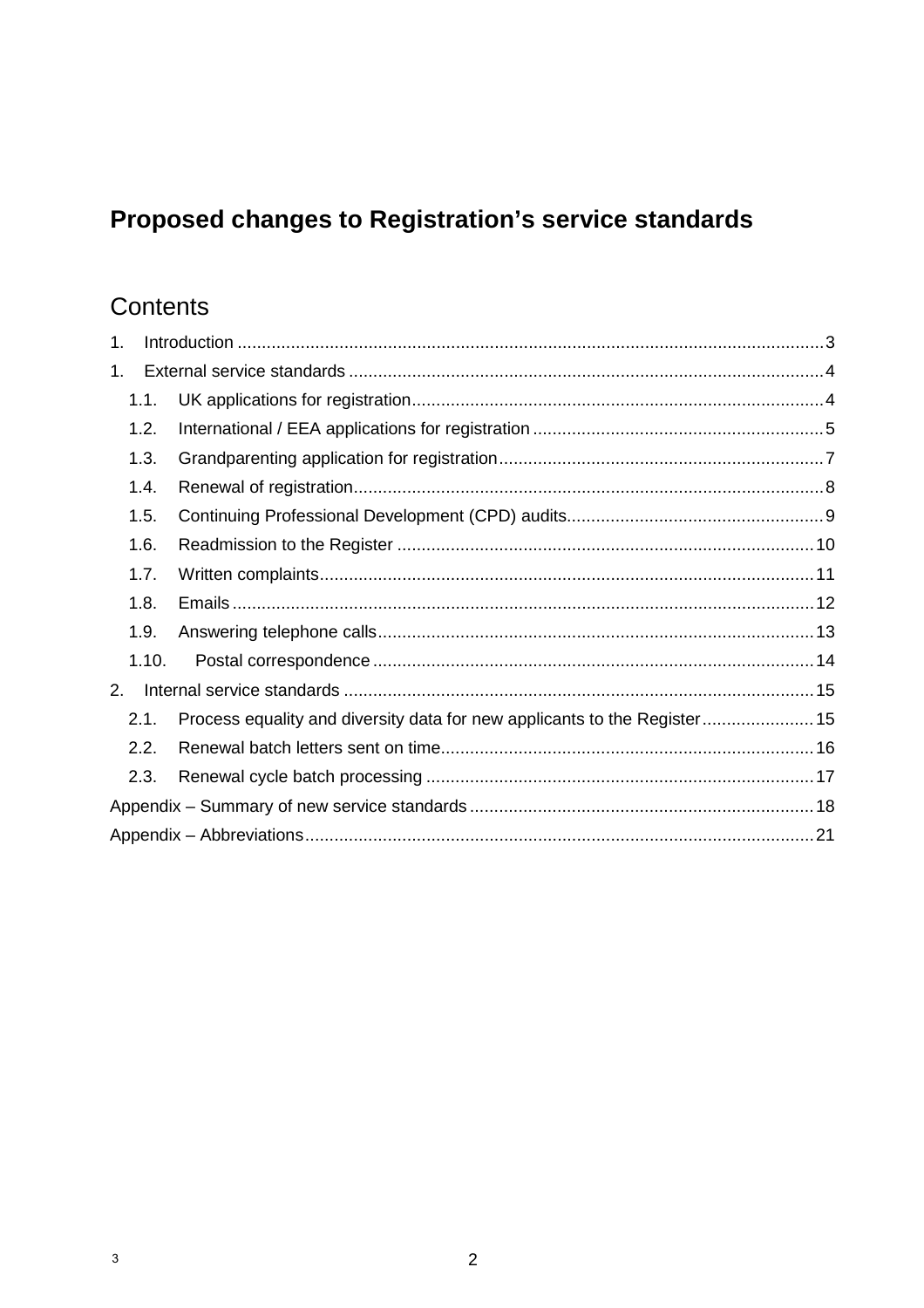## **1. Introduction**

The Registration Department is always listening to registrants and applicants and improving the way services are delivered. Applicant and registrant feedback is obtained from a variety of sources. Emails, telephone calls and letters provide an immediate feedback opportunity, as does "meet the HCPC" events and meeting registrants at external conferences. This type of informal feedback allows action to be taken immediately an issue is known.

Written service complaints about Registration are logged centrally with the HCPC's customer service and complaints manager. A detailed analysis and diagnosis of issues is carried out both by the Registration Department and independently by the Customer Services and Complaints Manager. This approach allows for deeper analysis of the root cause of complaints and provides objective data for the need to improve the way services are delivered.

Quantitative and qualitative analysis of registrant and applicant feedback about Registration is conducted by an organisation independent of HCPC. For the last 4 years the Registration Department have engaged a customer services company to gather feedback through detailed surveys, listening to and analysing Registration Department telephone calls and carrying out telephone interviews with registrants.

Many changes have been made to the way the Registration Department delivers services to registrants and applicants as a direct result of these different feedback loops. . For example, registrants said that the series of options provided when calling was confusing and too long. As a result the initial call routing functionality of the registration phone system has overhauled and simplified.

Applicants have directed the Registration Department to sections of the application forms and guidance notes that could be interpreted in more than one way or that could be made clearer. The application and forms and guidance are regularly tweaks to make them clearer and less ambiguous.

Registrants have said that the process to get back onto the Register when they have not carried out the renewal process correctly is stressful, is laborious and time-consuming. As a result, this process has been streamlined, making it quicker and more efficient.

Registrants have said that the clarity of information provided by the Registration Department is important so investment has been made in the training, the knowledge and professionalism of those employees providing information.

A major project has started to change the way the Registration Department communicate and provide services to not just applicants and registrants but also looking at the services provided to employers, registration assessors and CPD assessors.

As part of the Operations Directorate's annual workload forecasting, workforce planning and work plan development, feedback received over the previous 12 months is reviewed and as a result, the Registration Department's forecast of registrants and applicants' service delivery expectations are re-calibrated. Consideration of how best to deliver services to the forecasted workload and the revised service delivery expectations is taken with particular attention given to:

- Timeliness of service delivery
- Accuracy of service delivery

4

• Appropriateness of service delivery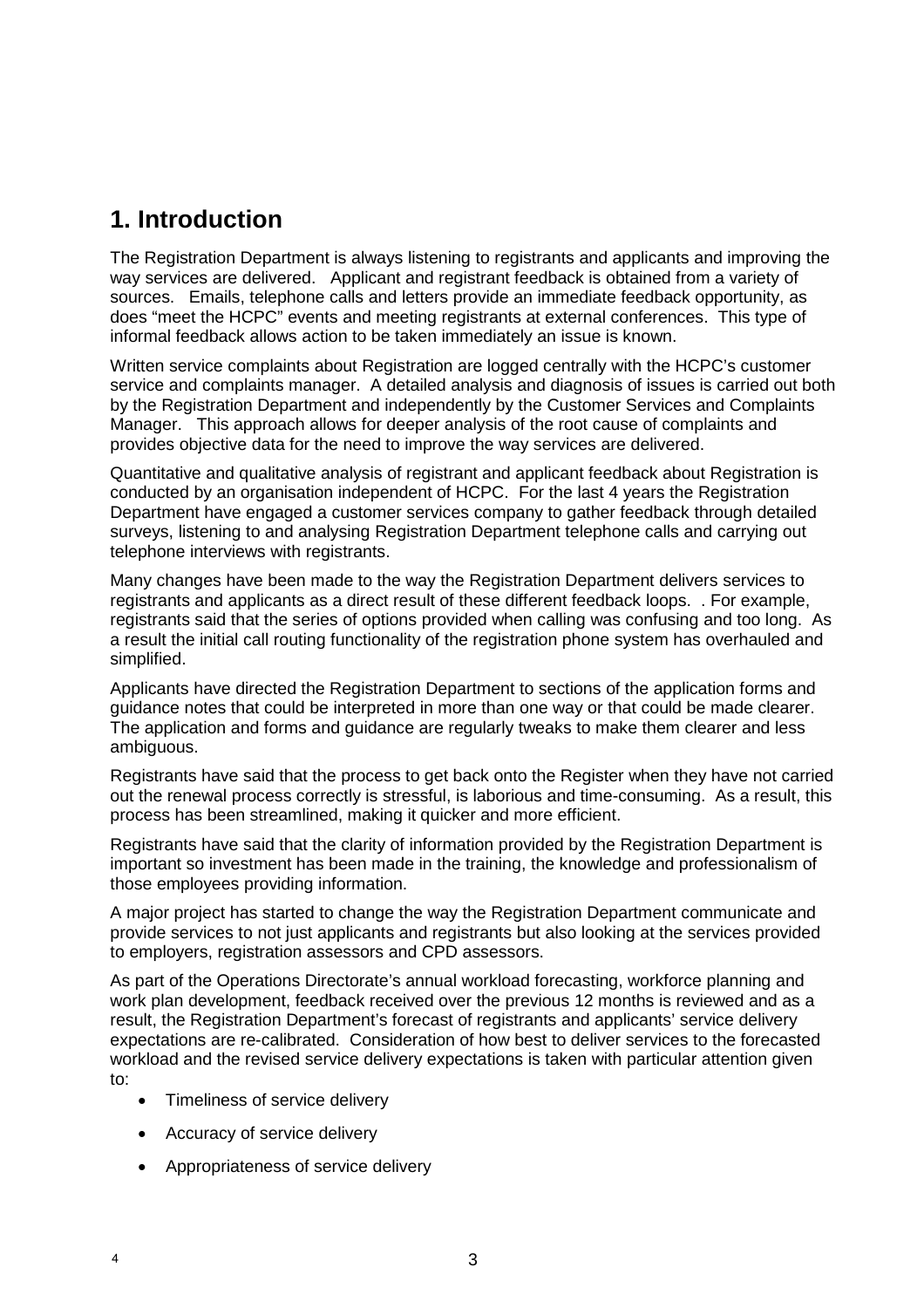A proposed resource forecast and work plan is developed to deliver the forecasted workload to the registrants and applicants' service delivery expectations, within current budgeted headcount.

Finally, the Registration Department resource forecast and work plan is reviewed against their external service standards ensuring they are met.

Over the last 3 years through customer satisfaction surveying of registrants and applicants there has been a shift in service delivery expectations. For example, in 2011, registrants and applicants made it clear they wanted emails to be responded to quicker so we change the service standard for responses to email from five days to 48 hours.

It is now time to review the rest of service standards against the changing service delivery expectation of registrants and applicants.

## **1. External service standards**

## **1.1. UK applications for registration**

A UK application refers to an application that applies to be registered via the UK approved programme and is for applicants who hold an HCPC-approved qualification. Registration received around 17,500 UK applications year, the vast majority over the summer and autumn months.

#### **Current service standard**

The current service standard is:

*The Registration Department aims to process all UK applications within ten working days.*

#### **Other regulators**

Other regulators report their application and registration service standards in different ways to their respective councils or boards. The Nursing and Midwifery Council (NMC) do not differentiate between different application types. They aim to complete 90% of all types of registration applications within 90 days.<sup>1</sup> The General Dental Council (GDC) aim to process all UK dentist applications and UK dental care professional applications in 14 calendar days.<sup>2</sup> The General Medical Council (GMC) aim to respond to 95% of registration applications within five working days. They aim to complete 95% of CESR (Certificate of Eligibility for Specialist Registration) and CEGPR (Certificate of Eligibility for GP Registration) applications within 3 months. <sup>3</sup> The Australian Health Professions Regulatory Agency (AHPRA) state they aim to assess and process applications for registration as quickly as possible and aim to process complete, straightforward applications within four to six weeks and complex applications may

<sup>1</sup> NMC Council paper, 26 March 2014, Item 7, NMC/14/27, Annexe 1

 $2$  Q1 GDC Council paper, 20 May 2014, item 6, Council performance report

<sup>3</sup> GMC Council paper, 25 February 2014, Chief Executive's report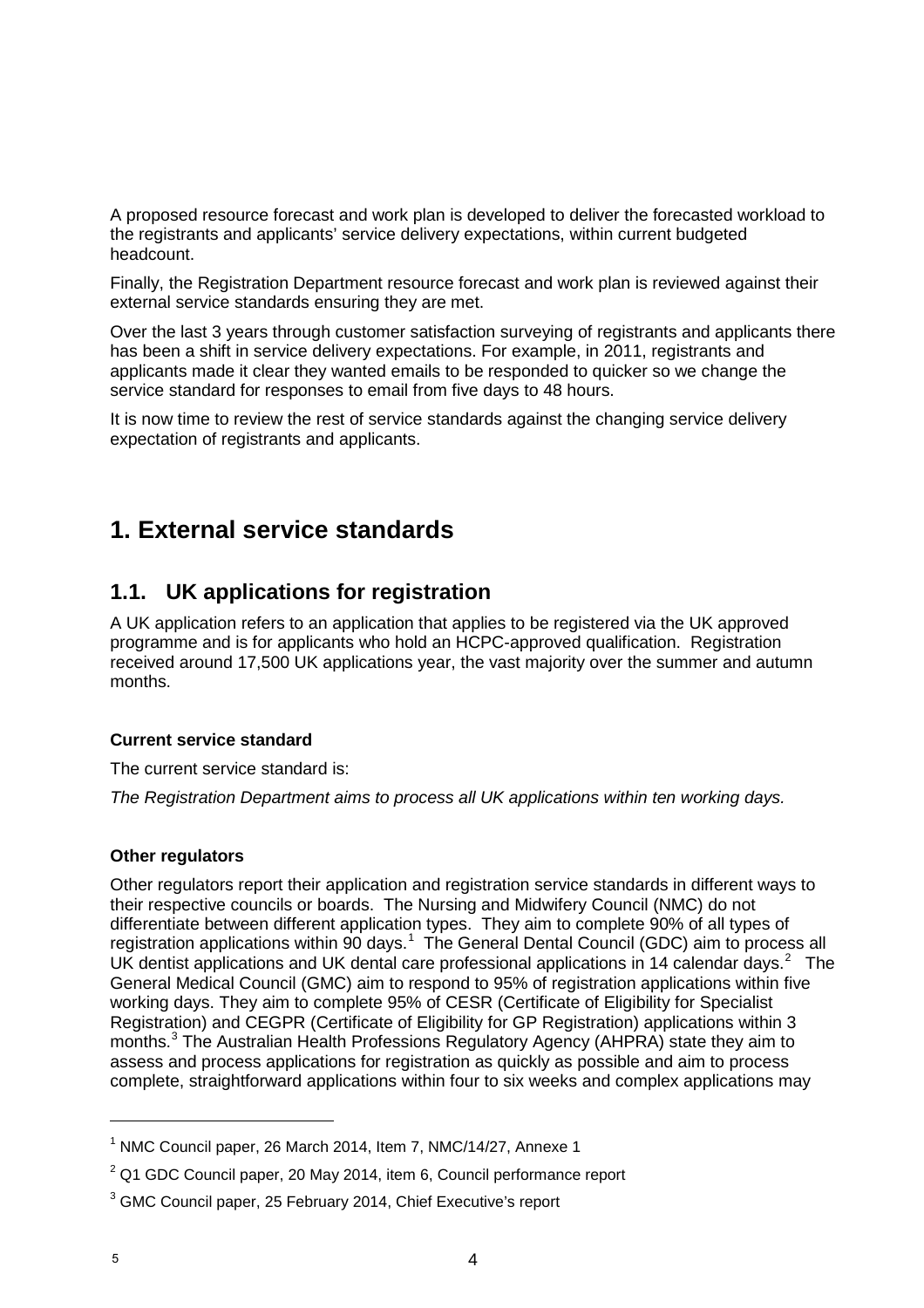take more time.<sup>4</sup> The Driving and Vehicle Licensing Agency (DVLA) aim to deliver first driving licenses within 8 working days, deliver bus or lorry driving licences within 8 working days and deliver ordinary driving licences within 10 working days, except where medical investigations are required. 5

#### **Proposed new service standard**

It is proposed to keep this service standard essentially the same.

The new service standard is proposed to be:

*The Registration Department aims to respond to all UK application requests within ten working days of receipt. We aim to process all complete UK applications within ten working days of receipt, or inform the applicant within ten working days if their application is incomplete.* 

#### **Explanation**

Over the months of December to July, Registration normally process complete UK applications within five to seven working days however, over the time in which Registration receive the bulk of UK applications, telephone calls reach their peak and the Registration team are at capacity. Registration receives approximately 17,500 UK applications a year, 13,000 are received in the six month period between June and November. At its peak, Registration receives about 3,300 UK applications in August. Over the same period from June to November, Registration receives about 93,000 of its 160,000 telephone calls. At its peak, Registration received 17,700 calls in August. Sustaining a processing time of below ten working days over this time would be difficult.

In the recent qualitative and quantitative surveys, registrants have consistently ranked speed of the registration process (and speed of the renewal process) as the most important aspect to them, and in the same surveys, the majority of registrants said that ten working days is reasonable to process their UK application.<sup>6</sup> The survey data suggests that registrants are satisfied with a ten working day processing time for UK applications.

The additional of the word, complete, to the service standard is to make clear that incomplete applications may take longer than ten working days.

## **1.2. International / EEA applications for registration**

An International application is for those applicants who have undergone their professional training outside the United Kingdom.

An EEA application is for those applicants who have EEA mutual recognition rights under the EU Professional Qualifications Directive (2005/36) on the recognition of professional qualifications.

International / EEA application refers to the time taken to process the application.

Registration receives around 3,000 international and EEA applications a year.

<sup>4</sup> AHPRA service charter, August 2013

<sup>5</sup> DVLA Customer Service Standards and Performance, Appendix B, 2010, INF150, 12/10

 $6$  Registrant Survey results 2013 – 2014: Period  $4 - 3<sup>rd</sup>$  April 2014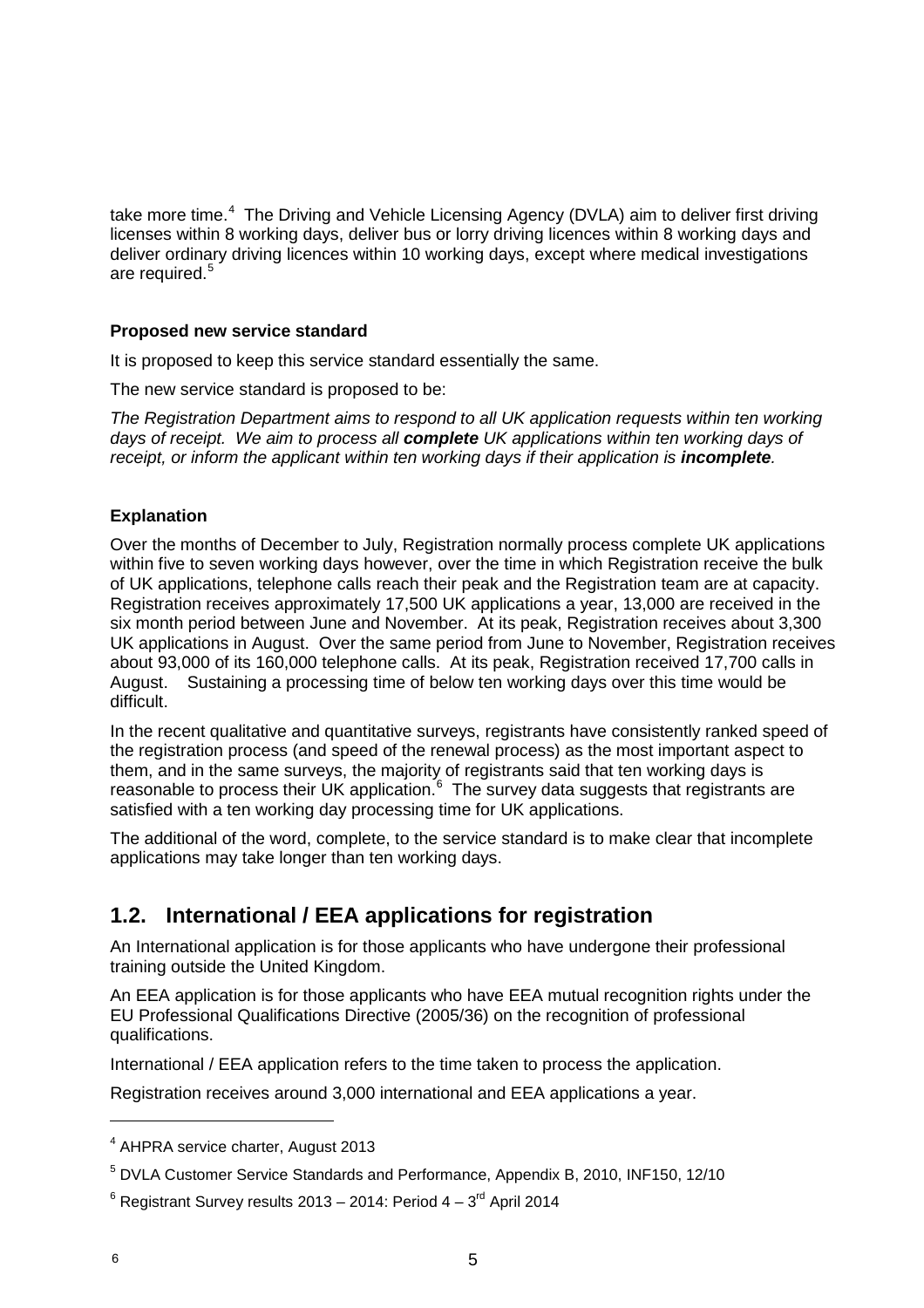#### **Current service standard**

The current service standard is:

*The Registration Department aims to process all complete International and EEA applications within 65 working days of receipt.*

#### **Other regulators**

The NMC do not differentiate between different application types. They aim to complete 90% of all types of registration applications within 90 days.<sup>7</sup> The GDC aim to process European dentists in 60 calendar days, European DCPs in 90 days, International dentists in 60 calendar days and International DCPs in 80 days. <sup>8</sup> The GMC aim to respond to 95% of registration applications within five working days. They aim to complete 95% of CESR (Certificate of Eligibility for Specialist Registration) and CEGPR (Certificate of Eligibility for GP Registration) applications within 3 months (90 days) $^9$ . The AHPRA aim to assess and process applications for registration as quickly as possible and warn international applicants their application will take may take longer than four to six weeks.<sup>10</sup> The DVLA do not report on the processing of International driving license applications.

#### **Proposed new service standard**

The new service standard is proposed to be:

*The Registration Department aims to verify completeness of all International and EEA applications and acknowledge receiving the application within 5 working days of receipt.*

*The Registration Department aims to process complete applications within 60 working days of receipt.*

#### **Explanation**

Unlike a UK application, processing an International application is a labour and time-intensive task ensuring the applicant is fit to be put on the Register. Registration relies on real-time and up-to-date independent confirmation and verification of the applicants' identification, education, training and experience. Confirmation and verification relies on other parties, sometimes in other jurisdictions and time zones. Although all of these tasks are started at the same time, not all are completed within 30 days. For example, the authenticity of education certificates or professional qualifications is verified by directly contacting the awarding body that issued the qualification. This can take as long as 40 working days. If an applicant has worked in different jurisdictions, Registration will independently verify the registration status and history with the regulatory bodies in those jurisdictions. This normally takes over 20 working days if necessary, Professional references are independently verified. This normally takes 30 working days.

 $7$  NMC Council paper, 26 March 2014, Item 7, NMC/14/27, Annexe 1

<sup>&</sup>lt;sup>8</sup> Q1 GDC Council paper, 20 May 2014, item 6, Council performance report

<sup>&</sup>lt;sup>9</sup> GMC Council paper, 25 February 2014, Chief Executive's report.

<sup>&</sup>lt;sup>10</sup> AHPRA service charter, August 2013.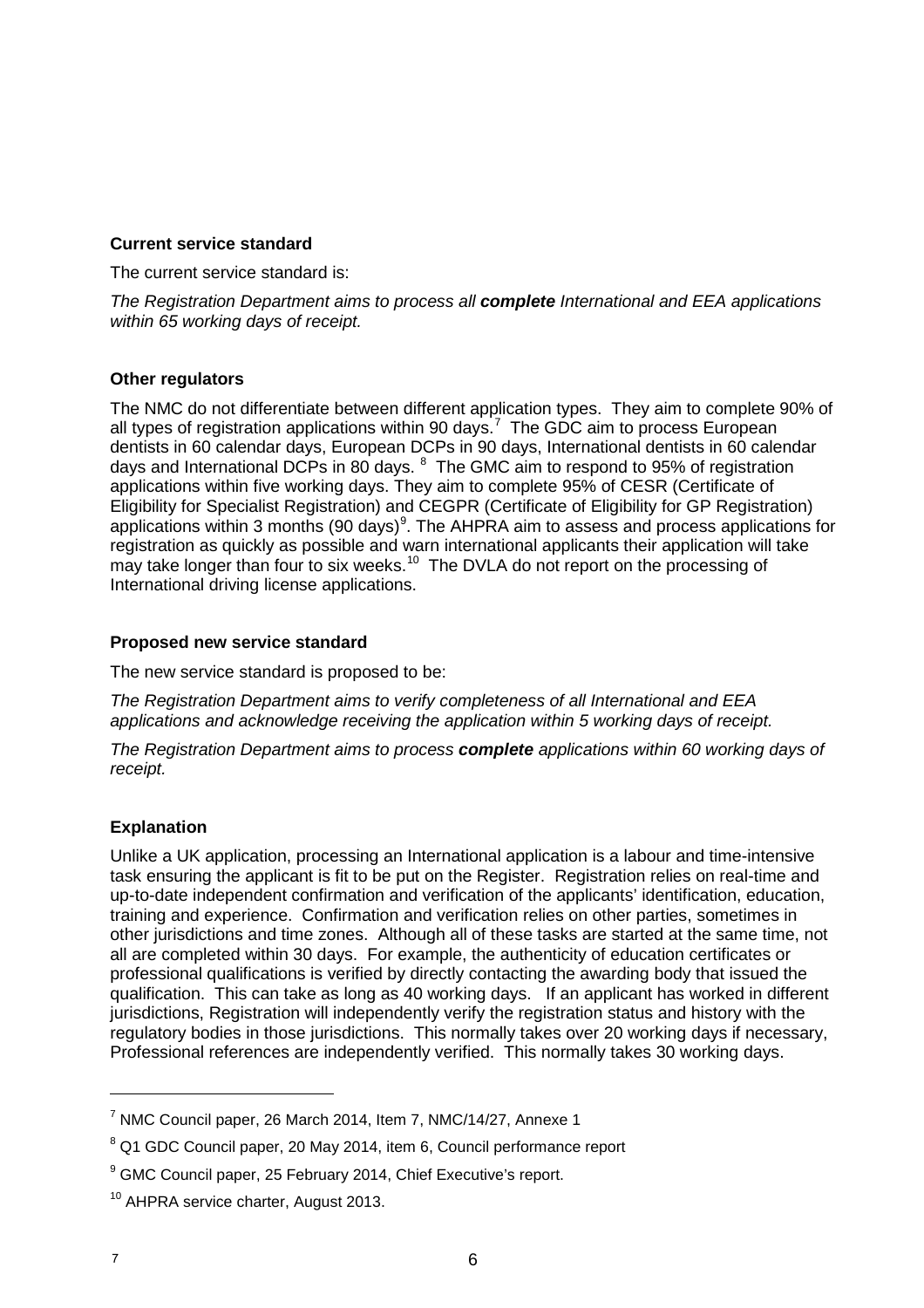In the recent qualitative and quantitative surveys most registrants said that one month was a reasonable time to process an International (or a Grandparenting) application. The next most popular response was 2 months.

Some emails and telephone calls received are from International and EEA applicants who would like confirmation that Registration has received their application. By confirming this within five workings days it is expected to reduce both emails and telephone calls.

This service standard may need to be revised after January 2016, the deadline for transposing the amended EU Professional Qualifications Directive (2005/36) into domestic law. Further, the standard will also need to be revised if the provisions of that Directive relating to the European Professional Card are brought into effect.

## **1.3. Grandparenting application for registration**

Grandparenting is a temporary and time limited application route for those applicants who would not otherwise be eligible for registration. This 'transitional' period of registration is necessary when introducing statutory (compulsory) registration for the first time. After the "transitional" period the only way for a UK individual to become registered is via completing an approved programme. The length of the grandparenting period is specified in legislation and has normally open for two years after a profession joins the register, but for practitioner psychologists was open for three.

There are currently no professions eligible to gain entry to the Register via the Grandparenting route. The "transitional" period for grandparenting applications for arts therapists, biomedical scientists, chiropodists / podiatrists, clinical scientists, dietitians, orthoptists, occupational therapists, paramedics, physiotherapists, prosthetists / orthotists, radiographers, speech and language therapists closed in July 2005 , for operating department practitioners October 2006 and for practitioner psychologists was July 2012.

There was no grandparenting period for hearing aid dispensers or social workers in England because they were already statutory regulated by the Hearing Aid Council and the General Social Care Council respectively before being regulated by the HCPC.

The next profession eligible to gain entry to the Register via the Grandparenting route is likely to be when HCPC takes on the statutory regulation of Public Health Specialists from 'non-medical' backgrounds. This is anticipated to be at the end of 2015.

#### **Current service standard**

The current service standard is:

*The Registration Department aims to process all grandparenting applications within 65 working days of receipt of all documents.*

#### **Other regulators**

None of the other regulators sampled - NMC, GDC, GMC, AHPRA or DVLA - report on a service standard for the time taken to process grandparenting applications.

#### **Proposed new service standard**

The new service standard is proposed to be: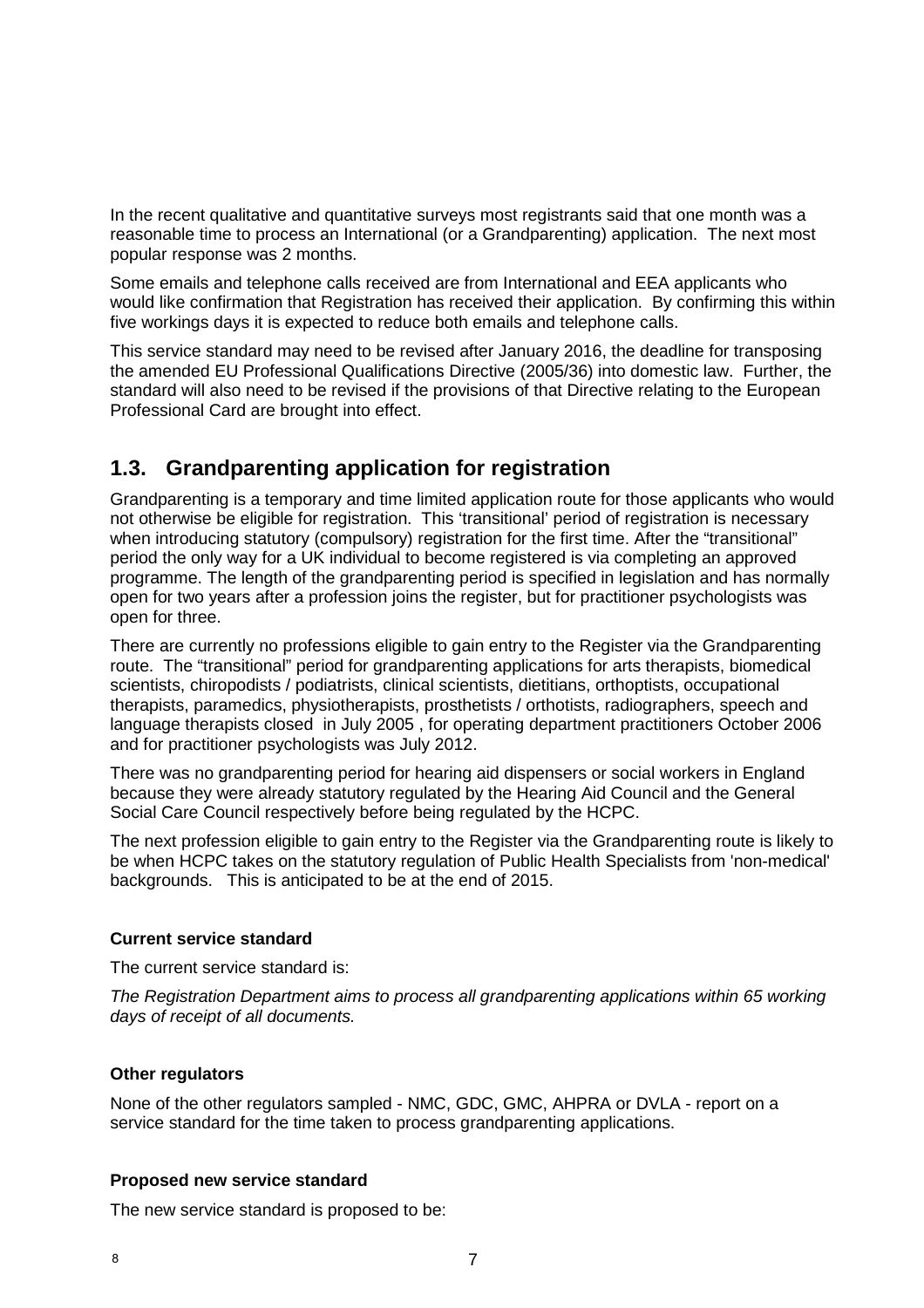*The Registration Department aims to verify completeness of all Grandparenting applications and acknowledge receipt of the application within 5 working days.*

*The Registration Department aims to process complete applications within 60 working days of receipt.*

#### **Explanation**

Similarly to an international or EEA application, a grandparenting application can be a labour and time-intensive task ensuring the applicant is fit to be put on the Register. Registration relies on real-time and up-to-date independent confirmation and verification of the applicants' identification, education, training and experience from other parties. Moreover, unlike a UK, International and EEA applicant, a Grandparenting applicant can continue to practise whilst their application is being assessed.

There is currently no grandparenting route onto the Register.

### **1.4. Renewal of registration**

All HCPC registered professions have to renewal their registration every two years. "Renewal of registration" refers to the time taken to process a registrant's on-going registration fee and check they have completed their professional declaration. Once Registration has processed the renewal form and payment, the online Register is immediately updated to show the registrant's new registration dates. The Register is in real-time and is the best way to verify a registrant's registration status.

#### **Current service standard**

The current service standard is:

*The Registration Department aims to process a renewal form within 10 working days.*

#### **Other regulators**

None of the other regulators sampled - NMC, GDC, GMC, AHPRA or DVLA - report on a service standard for the time taken to process renewals. The GDC say they send a registrant their annual certificate approximately fifteen working days after their payment has been processed.

#### **Proposed new service standard**

The new service standard is proposed to be:

*The Registration Department aims to renew the registration of a Registrant with an active direct debit set up, within ten minutes of the Registrant completing their renewal online account.*

*The Registration Department aims to process a complete paper renewal form within 10 working days of receipt.*

#### **Explanation**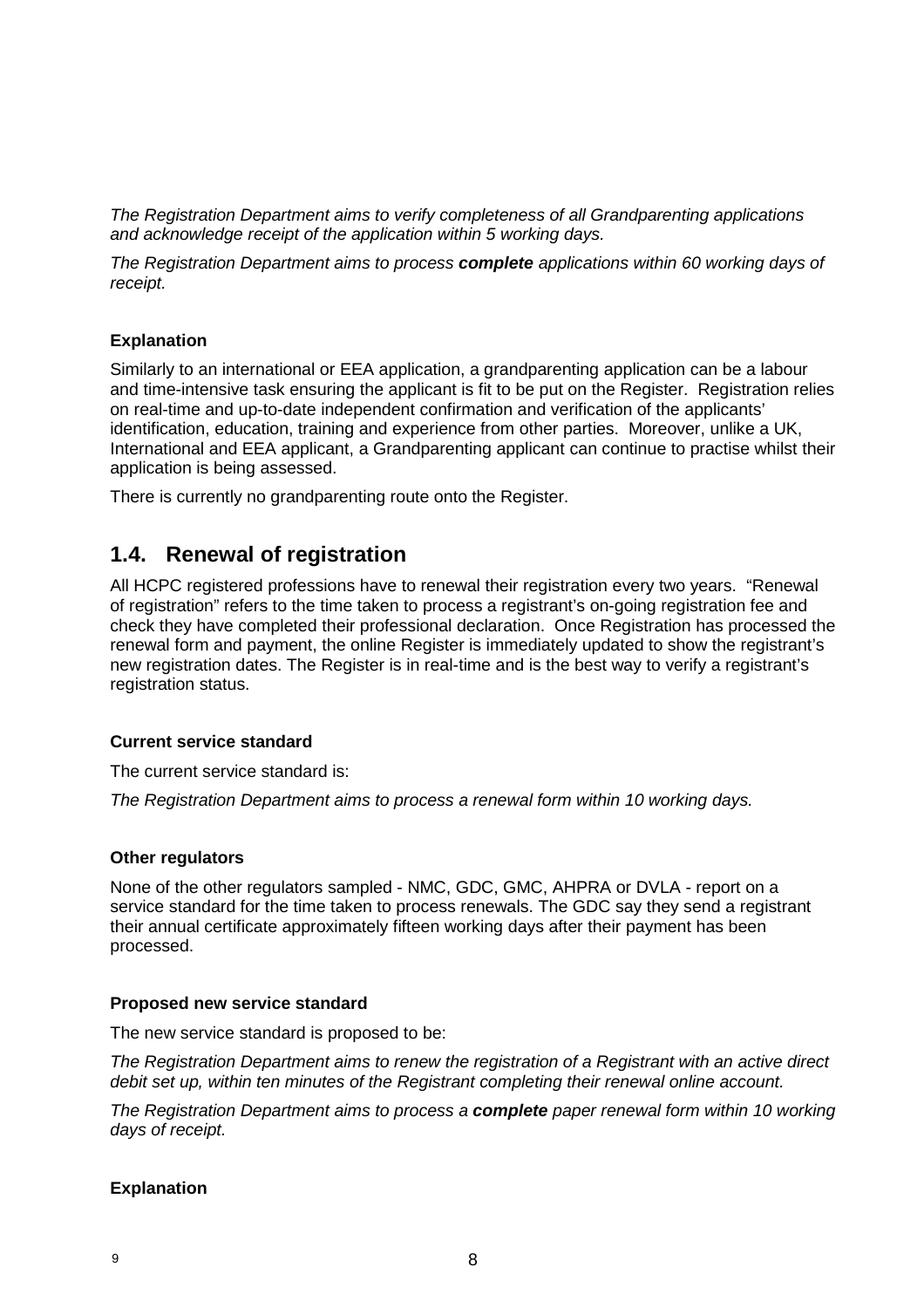In the recent qualitative and quantitative surveys, registrants have consistently ranked speed of the renewal process (and speed of the registration process) as the most important aspect to them, and in the same surveys the majority of registrants said that ten working days is reasonable to process their renewal.<sup>11</sup> The survey data suggests that registrants are satisfied with a ten working day processing time for renewals.

The addition of the reference to the online account is proposed so that a clear expectation is set registrants that the quicker way to renew is by using their online account. Registration is trying to change registrants' behaviour by obliging them to renew electronically.

The addition of the word **complete** to the service standard is to make clear that incomplete applications may take longer than then ten working days.

## **1.5. Continuing Professional Development (CPD) audits**

A Continuing Professional Development (CPD) audit is the term used to describe the time taken to process a registrant's submitted CPD profile against each of the CPD standards.

#### **Current service standard**

The current standard is:

*The Registration Department aims to process all CPD audit reports within 65 working days of receipt of all documents.*

#### **Other regulators**

The NMC says it audits its registrants' compliance with the Post-Registration Education and Practice (CPD) standard but it does not report on a service standard for the time taken to carry out these audits. The GDC says that usually at the end of each five-year cycle they will carry out a CPD audit and they may require their registrants to send in a full CPD record but it does not report on a service standard for the time taken to carry out these audits. The GMC aim to process 95% of revalidation recommendations<sup>12</sup> within 5 working days. All AHPRA registered health practitioners must undertake CPD but AHPRA does not report on a service standard for the time taken to audit these CPD requirements. The DVLA does not report on a service standard for CPD of driving license holders.

#### **Proposed new service standard**

The new service standard is proposed to be:

*The Registration Department aims to acknowledge receiving the CPD profile application within 5 working days of receipt.*

<sup>&</sup>lt;sup>11</sup> Registrant Survey results 2013 – 2014: Period  $4 - 3^{rd}$  April 2014

 $12$  A revalidation recommendation is used to describe one of the three statements selected by a Responsible Officer (RO) about a doctor. The RO may make (a) a positive recommendation that a doctor is up to date and fit to practise, (b) a request to defer the date of an RO's recommendation (c) a notification of the doctor's non-engagement in revalidation.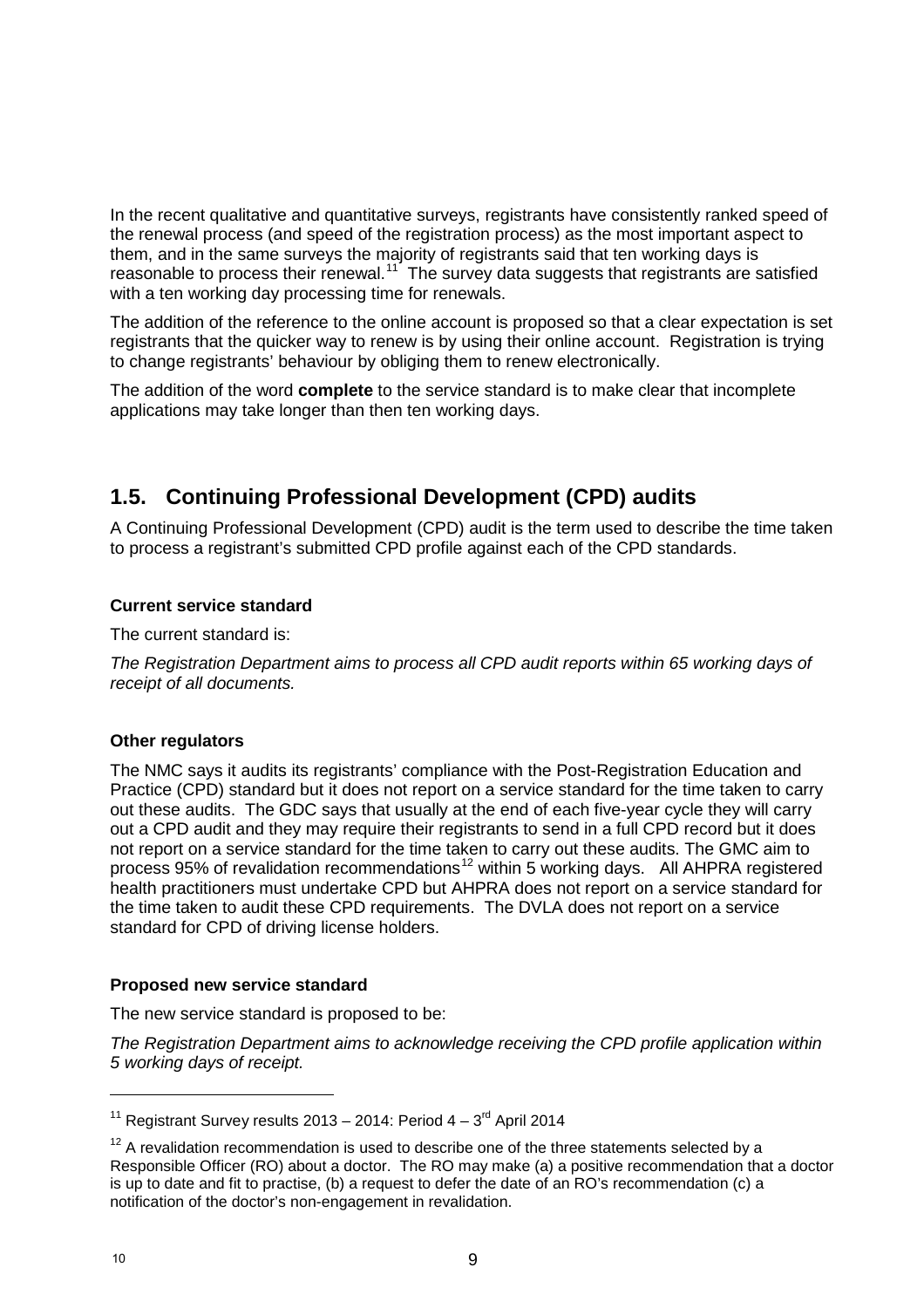*The Registration Department aims to process a complete CPD profile within 60 working days of receipt.*

#### **Explanation**

The CPD audit process is a labour and time-intensive task to ensure that registrant meets the CPD standards. CPD assessors assess the CPD profile and decide in their professional opinion, whether the registrant has met the CPD standards. The CPD assessor will decide whether:

- 1. the registrant meets the CPD standards and stays on the Register,
- 2. the registrant does not meet the standards and whether the registrant should be offered more time to meet the standards or recommend that their registration should end or,
- 3. More information is needed.

If more information is required then Registration will write to the registrant and let them know what information the assessors need to decide whether they meet the standards of CPD. Once the additional information is received the CPD profile is assessed again along with the additional information. If a CPD assessor can still not decide then more information may be requested from the registrant. This **assessing – requesting information – re-assessing** cycle can take up to 60 months to complete.

One of the objectives of the registration system and process review project is to look at ways of accelerating the requesting and submission of additional information required to complete a CPD profile assessment.

## **1.6. Readmission to the Register**

A readmission is the route onto the Register for those applicants who were registered in the past, and now wish to be re-registered. They need to apply for 'readmission' to the Register.

"Readmission to the Register" refers to the time taken to process a registrant's readmission application.

The Registration Department receive around 3,600 readmission applications a year. The vast majority of readmission applications are as a result of a registrant not renewing correctly at the end of their professional cycle. This ranges from around 0.5% to 3% for professions that have been on the Register for some time such as physiotherapists and around 6% to 9% for new professions such as social workers. For example, out of 49,000 physiotherapists' renewing around 300 (0.6%) did not complete renewal correctly and applied to be re-admitted to the Register. When social workers' renewal cycle completes in December, it is expected that around 5,000 of the 90,000 will need to readmit to the Register.

#### **Current service standard**

The current service standard is:

*The Registration Department aims to process complete readmissions within ten working days.*

#### **Other regulators**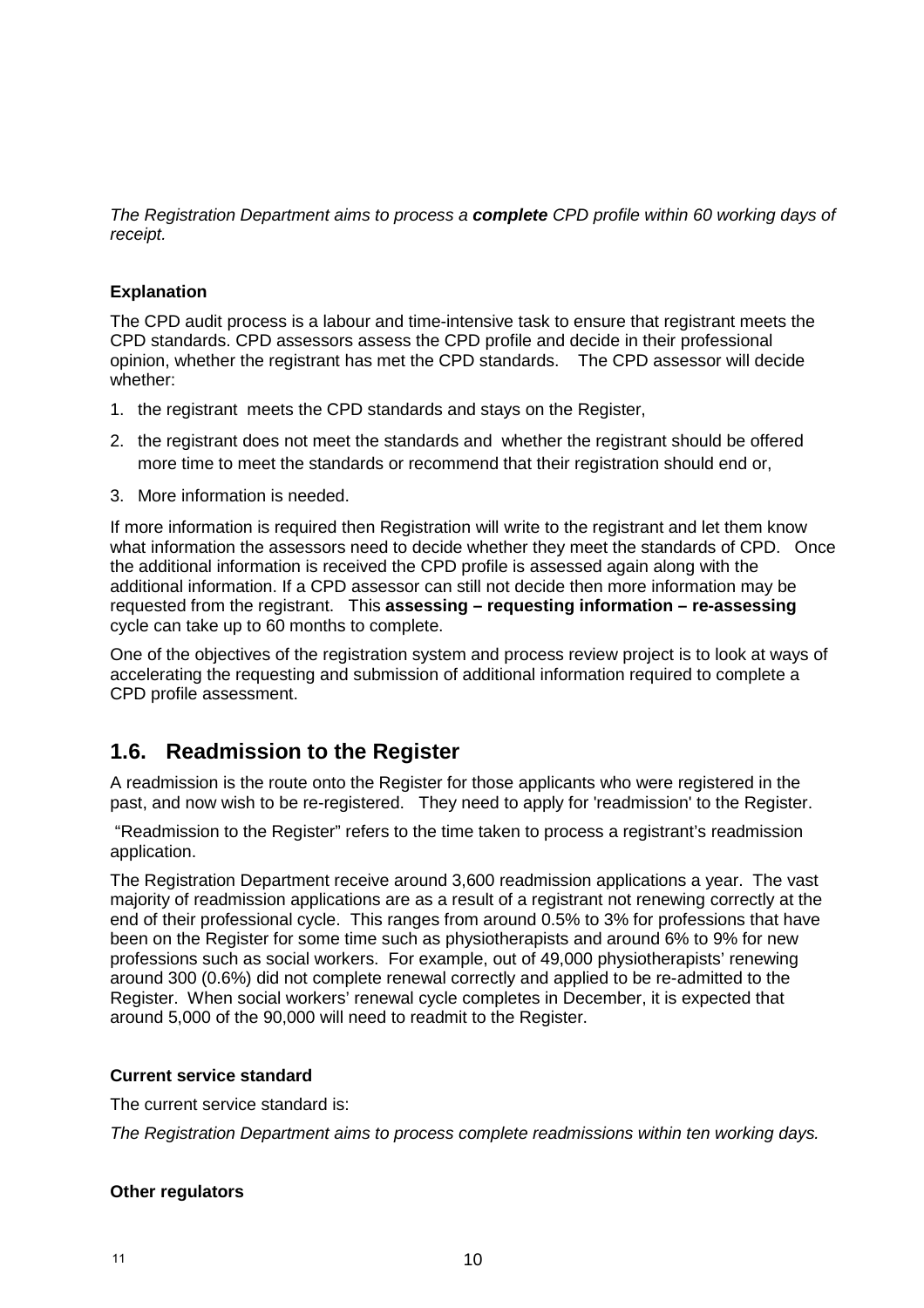GMC say they aim to assess an readmission within five days of receipt<sup>13</sup>. GDC say a complete readmission will take up to 10 working days<sup>14</sup>. None of the other regulators sampled - the NMC, GDC, GMC, AHPRA and DVLA - report on a service standard for the time taken to readmit a registrant to the Register.

#### **Proposed new service standard**

It is proposed to keep this service standard essentially the same.

The new service standard is proposed to be:

*The Registration Department aims to process all complete readmission applications within ten working days.* 

#### **Explanation**

Although other regulators do not report on readmission processing, and many do not have any service standard, it is felt that it is important for HCPC to set a readmission service standard. An application for readmission back onto the Register is a stressful and nerve-racking time for the registrant concerned. Keeping a service standard makes clear to the registrant that HCPC take their readmission seriously and would allow Registration to manage the expectation of the registrant through this difficult time.

In recent qualitative and quantitative surveys, the majority of registrants said that ten working days is reasonable to process an application for readmission.<sup>15</sup>

## **1.7. Written complaints**

A written complaint refers to an email or letter sent to HCPC that provides feedback about the customer service provided by Registration. Historically, the Registration Department has had its own service standards in relation to handling customer service complaints. Now, customer service complaints about all departments - including complaints about Registration – are handled by the Service and Complaints Manager in the Secretariat Department.

#### **Current service standard**

The current service standard is:

*The Registration Department aims to respond to written complaints within 15 working days.*

The HCPC-wide service standard is:

*Our aims*

*•To deal with all complaints in an effective, fair and confidential manner.*

<sup>&</sup>lt;sup>13</sup> www.gmc-uk.org

<sup>&</sup>lt;sup>14</sup> www.gdc-uk.org

<sup>&</sup>lt;sup>15</sup> Registrant Survey results 2013 – 2014: Period  $4 - 3$ <sup>rd</sup> April 2014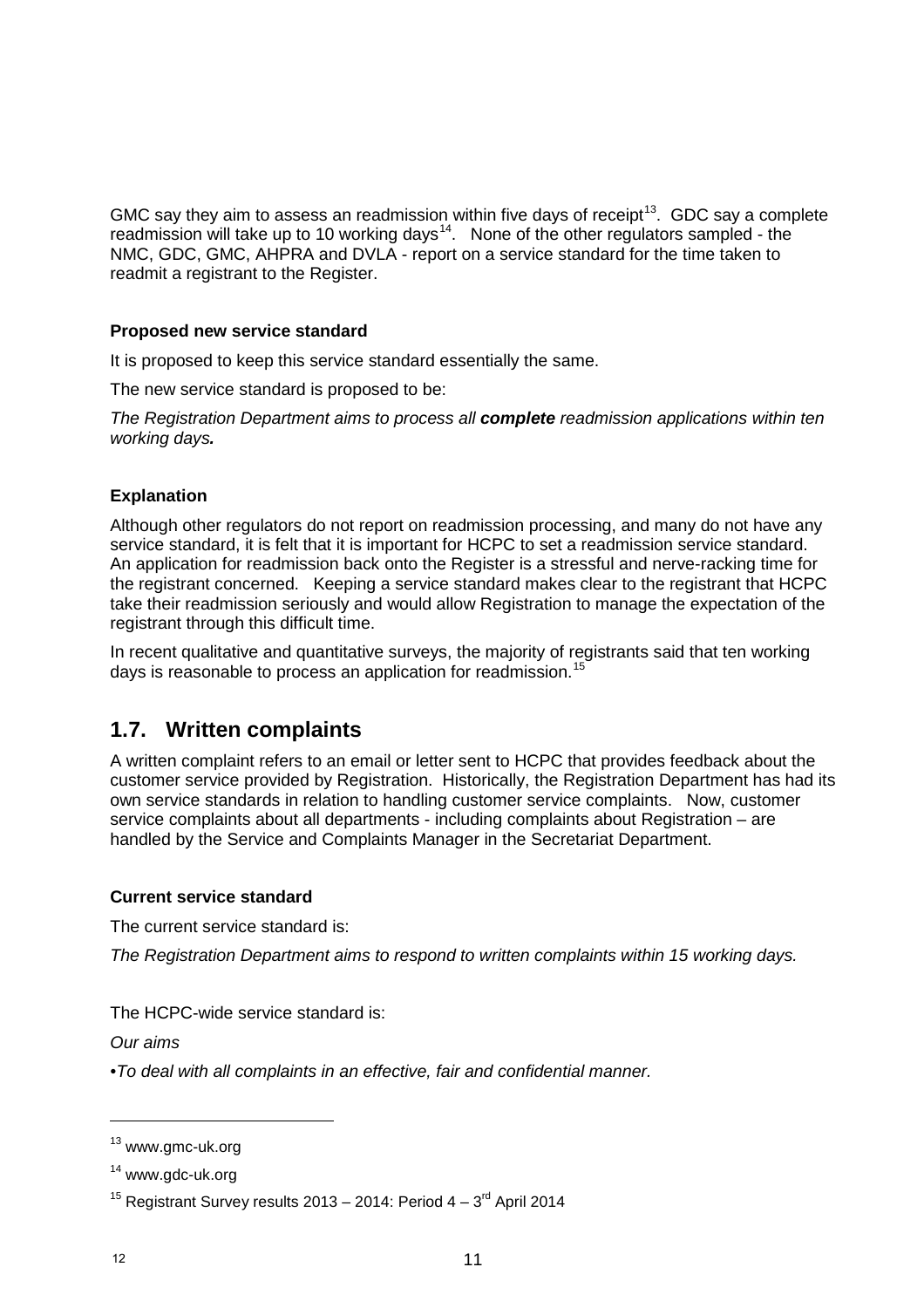- *•To acknowledge receipt of feedback within three working days.*
- *•To respond to complaints within 15 working days16.*

#### **Other regulators**

The NMC say they acknowledge complaints within two days and aim to provide a full response within 20 working days and will let the person know if it will take longer. The GDC say they acknowledge complaints as soon as possible and ask for any extra information they may need to help us resolve the complaint in a timely manner. The GMC say they acknowledge complaints and answer any concerns as quickly as we can, and within 10 working days, wherever possible. They will let the person know if it will take longer. AHPRA say they acknowledge complaints in writing within 14 days. AHPRA say complaints are assessed, investigated, and in all but exceptional circumstances a response will be provided within 45 days. More complicated complaints may require more time to investigate. AHPRA say they communicate its expectations where a longer period is required. The DVLA say they acknowledge a complaint within 1 working day and send a substantive response within 10 working days.

#### **Proposed new service standard**

It is proposed that this service standard is removed from the Registration Department's external service standard and the Registration Department adopts the organisation-wide customer service standards.

#### **Explanation**

It is proposed that this service standard is removed because a detailed HCPC-wide service standard is in effect for all written complaints and feedback across the organisation. All customer service feedback is handled by the Service and Complaints Manager in Secretariat. The Service and Complaints Manager is responsible for ensuring that HCPC deals with all complaints in an effective, fair and confidential manner, acknowledges receipt of feedback within three working days and ensures HCPC responds to complaints within 15 working days or keeps people who provided feedback y updated as to the progress of their enquiry if the issue has not been resolved within agreed times.

The Service and Complaints Manager is also responsible for coordinating regular reviews and updates to internal processes in light of complaints that have been received.

Furthermore, the Service and Complaints Manager is responsible for providing a yearly review of feedback and complaints to Council.

## **1.8. Emails**

Emails refer to the time taken for Registration to respond to emails sent to the addresses, ukregistration@hcpc-uk.org and internationalregistration@hcpc-uk.org.

 $\overline{a}$ 

<sup>&</sup>lt;sup>16</sup> Customer service section of HCPC website, http://www.hcpc-uk.org/aboutus/customerservice/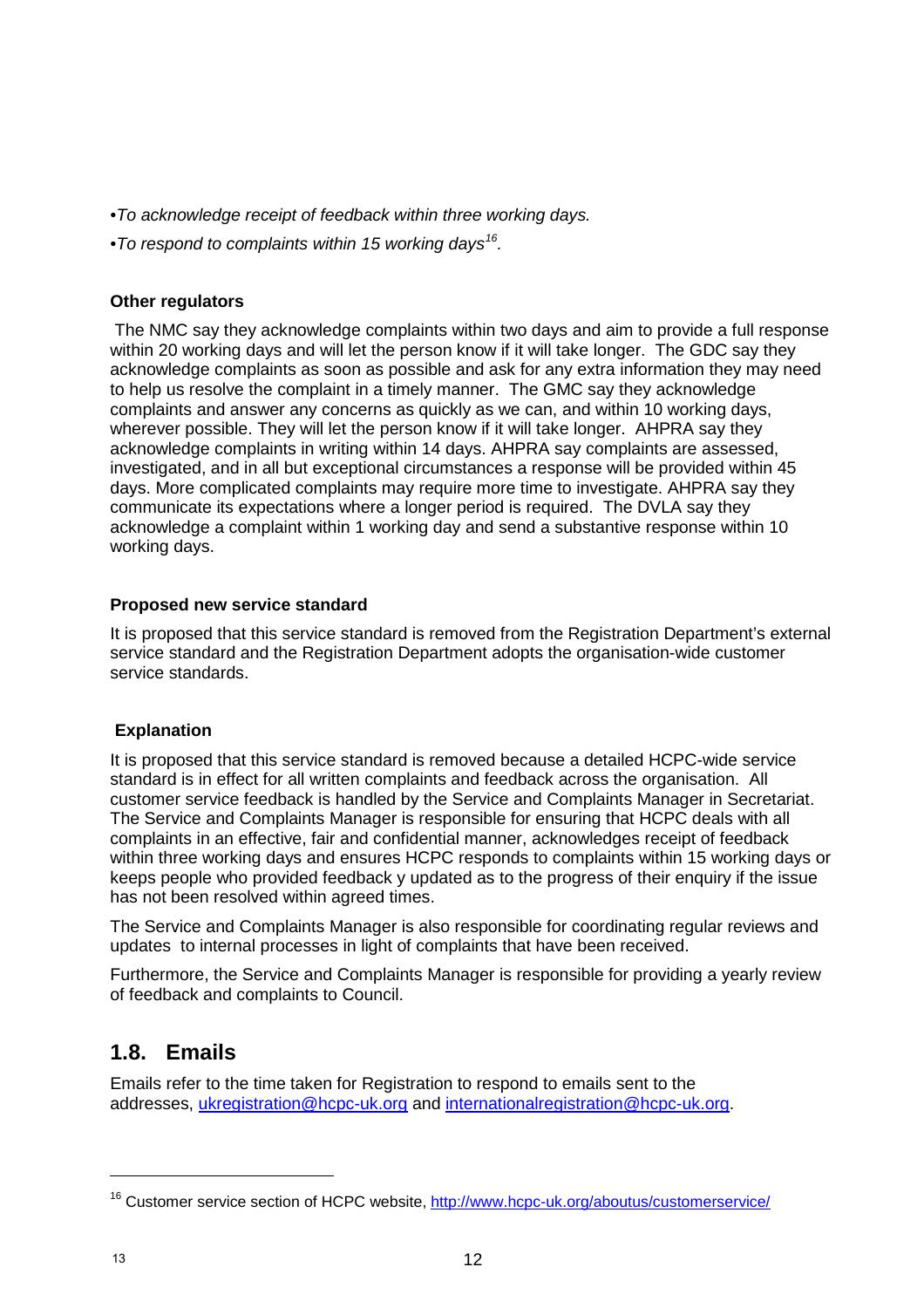#### **Current service standard**

The current service standard is:

*The Registration Department aims to respond to emails within two working days.* 

#### **Other regulators**

The NMC, AHPRA and GDC do not report on the time taken to respond to emails. The GMC aim to answer 95% of emails within five working days, and the AHPRA say they aim to acknowledge online enquiries within two working days. The DVLA aim to answer an email within 3 working days.

#### **Proposed new service standard**

The new service standard is proposed to be:

*The Registration Department aims to respond to 80% of all emails within one working day and all emails responded to within two working days.*

#### **Explanation**

More and more organisations and businesses are providing email as a more convenient mode of communication to traditional forms such as post or telephone. Although we have found that different registrants and applicants are happy to wait varying lengths of time for a response to their email request depending on the complexity and severity of their request, waiting up to two working days for a simple request is no longer accepted by our applicants and registrants. Moreover, the Registration Department prefers applicants and registrants to use emails over the telephone or post because it allows greater flexibility. It provides an opportunity to more efficiently match supply to demand, it also allows time to better understand the request, and put it into proper context and perspective and provide a much fuller, frank and complete response. From the applicant or registrant's perspective it provides a level of formality and confirmation in writing that does not occur over the telephone.

## **1.9. Answering telephone calls**

Registration telephone call answering refers to the time taken to answer telephone calls made to the Registration Department.

#### **Current service standard**

The current service standard is:

*The Registration Department aims to answer 80% of calls within 30 seconds.*

#### **Other regulators**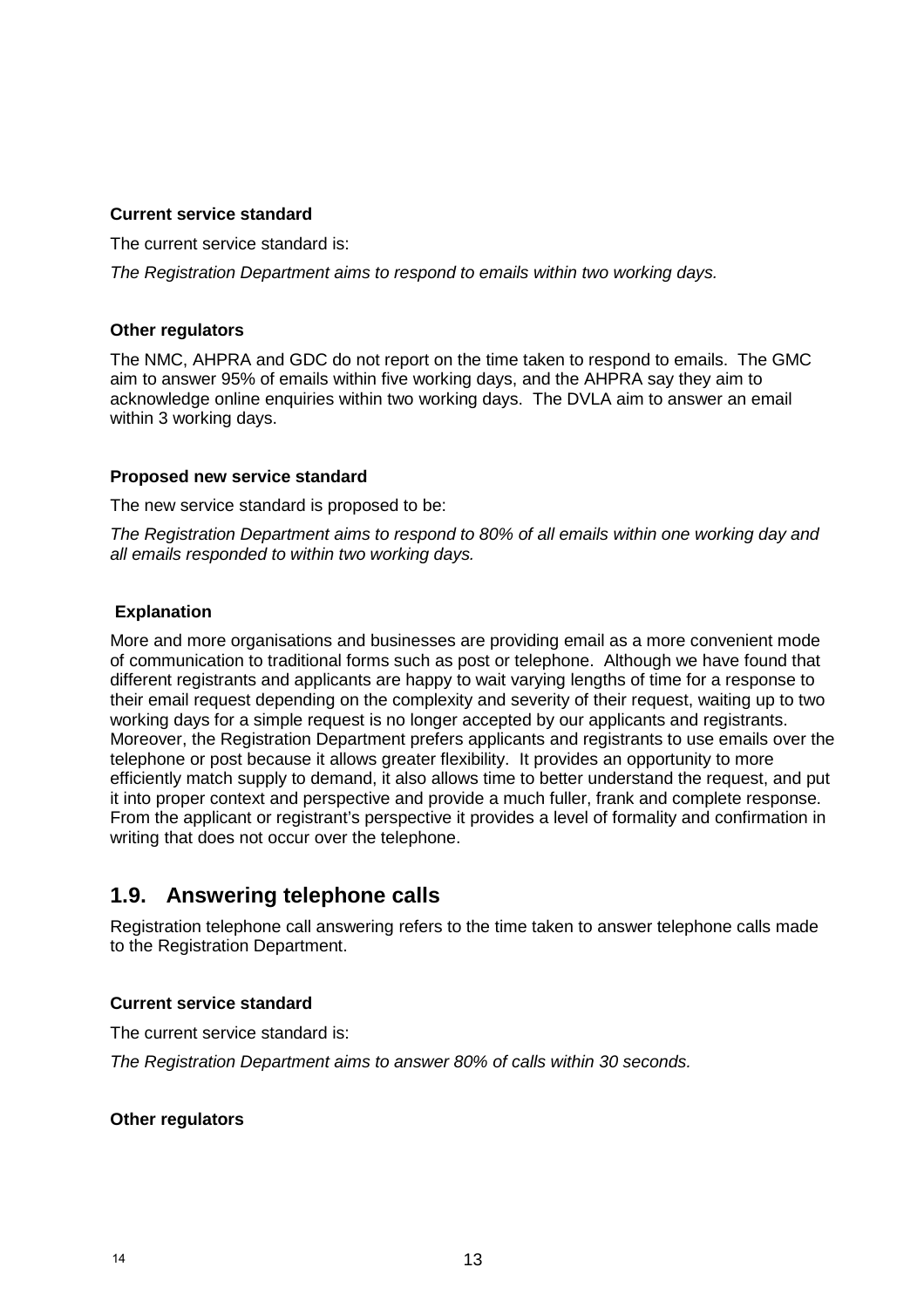The NMC report on whether they answer  $65%$  of calls within 40 seconds<sup>17</sup>. The GDC do not report on registration telephone call answering. The GMC report on whether they answer 90% of calls within 15 seconds18. AHPRA do not report on registration telephone call answering, they say they aim to answer 70% of phone calls in 90 seconds<sup>19</sup>. The DVLA take a different approach, they do not have a time answer target they have a call demand target. The DVLA say they aim to answer 95% of their call demand.

#### **Proposed new service standard**

The new service standard is proposed to be:

*The Registration Department aims to answer 95% of all telephone calls.*

#### **Explanation**

It is proposed that the service standard around telephone calls is changed from a time answer target to a call demand target. This is because in recent surveys registrants have said that speed of answering the telephone is the least important aspect to them. The majority of those surveyed said that they waited between less than 15 seconds and 2 minutes and when asked they said that a wait time between 30 seconds and 2 minutes is reasonable.

Operationally, striving to answer telephone calls within 30 seconds in peak times, such as over the summer and autumn months or at the end of a renewal cycle, is a considerable undertaking and would take registration advisors away from focusing on the aspects that registrants have consistently said are the most important to them, the time taken to process renewals and registration applications. If Registration does not process registration application and renewal forms, then more registrants and applicants call to check the status of their submitted forms. What the survey data suggests is that registrants are willing to wait a little on the telephone but are not willing to wait for an application or renewal to be processed.

## **1.10. Postal correspondence**

Postal correspondence refers to the time taken to process or respond to any correspondence received by Registration from time of receipt

#### **Current service standard**

The current service standard is:

*The Registration Department aims to respond to postal correspondence within ten working days from time of receipt.* 

#### **Other regulators**

<sup>&</sup>lt;sup>17</sup> NMC Council paper, 26 March 2014

<sup>&</sup>lt;sup>18</sup> GMC Council paper, 25 February 2014, Chief Executive's report

<sup>&</sup>lt;sup>19</sup> AHPRA service charter, August 2013.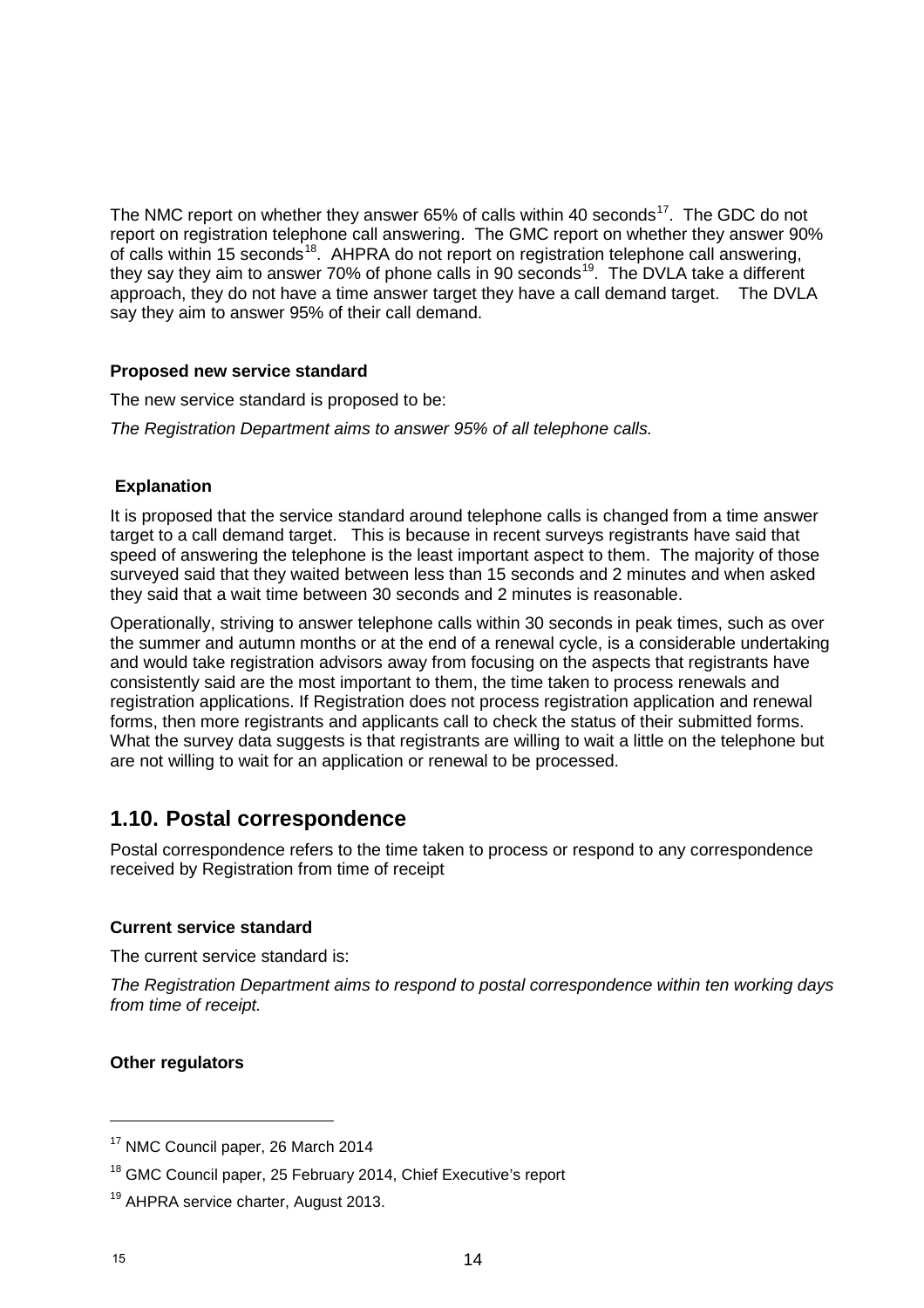The NMC, the GDC, AHPRA and the DVLA do not report on a service standard for the time taken to process correspondence. The GMC aim to answer 95% of letters within five working days. AHPRA say they acknowledge an enquiry or request for information in a timely way.

#### **Proposed new service standard**

It is proposed to keep this service standard the same.

The new service standard is proposed to be:

*The Registration Department aims to process postal correspondence within ten working days.* 

#### **Explanation**

Registration is trying to change applicants and registrants' behaviour by encouraging them to correspond electronically via emails. It is proposed to keep this service standard the same so that a clear expectation is set with applicants and registrants that Registration will respond to email correspondence much quicker than postal correspondence.

## **2. Internal service standards**

There are over 170 formally agreed commitments that are in place across HCPC that define the level of performance each department's customers can expect under normal circumstances. Customers in this context refer to a variety of stakeholders such as applicant and registrants, education providers, employers, council and committee members, banks, suppliers, partners, vendors, journalists, MPs, governments, other regulators as well as other departments. They cover a range of tasks and actions from the time taken to answer emails to hours of operations of a particular department's service.

The Registration Department's internal service standards cover such areas as the time to deliver and pick up post from the Facilities Department, time to respond to emails from the Fitness To Practise and Education Departments to the time taken to send out mass communication print runs.

Some of the Registration Department's current external service standards should no longer be external service standards and will be removed from the their external service standards and added to their list of internal service standards.

### **2.1. Process equality and diversity data for new applicants to the Register**

The processing of equality and diversity data for new applicants refers to the time taken to process the equality and diversity form applicants are asked to complete at time of application. The equality and diversity monitoring form is entirely voluntary and if applicants choose not to complete it, it does not affect their application for registration. Equality and diversity data is stored in such a way that is not linked to the registrant's registration information and it is not possible to link them back to any equality and diversity information they may have submitted.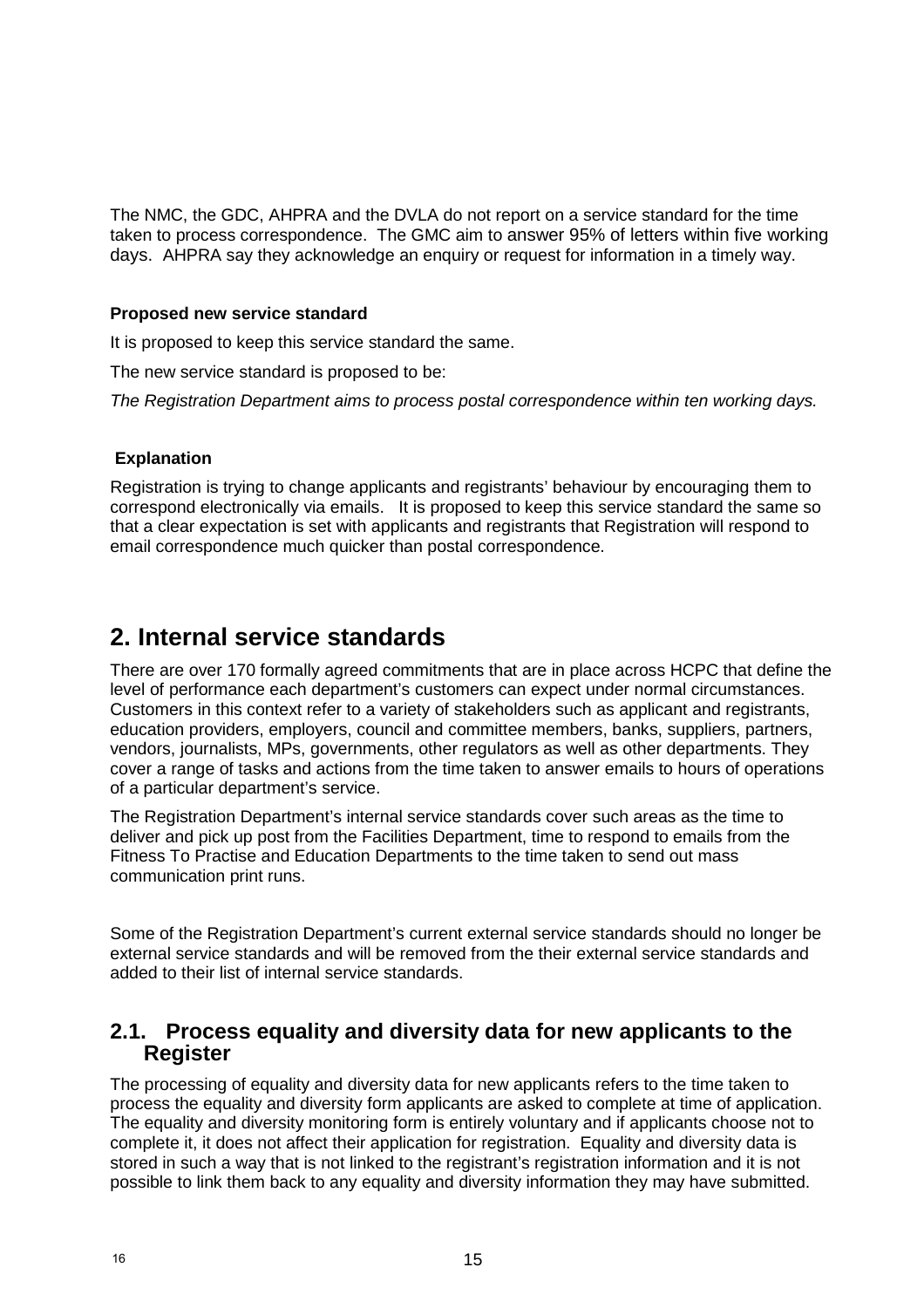#### **Current service standard**

The current service standard is

*The Registration Department aims to process the equality and diversity data within 10 working days.*

#### **Other regulators**

None of the other regulators sampled - the NMC, GDC, GMC, AHPRA and DVLA - report on a service standard for the time taken to process equality and diversity data from applicants.

#### **Proposed new service standard**

It is proposed that this service standard is removed from the Registration Department's external service standards and added to their list of internal service standards.

#### **Explanation**

There is no time pressure to process an applicant's submitted equality and diversity data and so it is proposed that this service standard is removed from the Registration Department's external service standards and added to their list of internal service standards. If an applicant submits equality and diversity information then it is immediately separated and segregated from its application. Both renewal forms and equality and diversity forms are processed using the Intelligent Character Recognition (ICR) scanning system. Due to the time pressure of processing renewal forms, equality and diversity forms are processed once all outstanding renewal forms are processed.

## **2.2. Renewal batch letters sent on time**

"Renewal batch letters" is an expression used to describe the notification of renewal to registrants when they are able to renew their registration. Every two years all registrants must renew their registration. To make sure their name stays on the Register, all registrants need to pay their registration fee and complete a professional declaration. Registrants are not able to renew their registration unless they have done both things. Payment alone is not sufficient to keep their name on the Register.

A notification of renewal is either posted or emailed to the registrants approximately 3 months before they need to renew.

#### **Current service standard**

The current service standard is:

*Renewal notices sent on publicly published renewal dates.*

#### **Other regulators**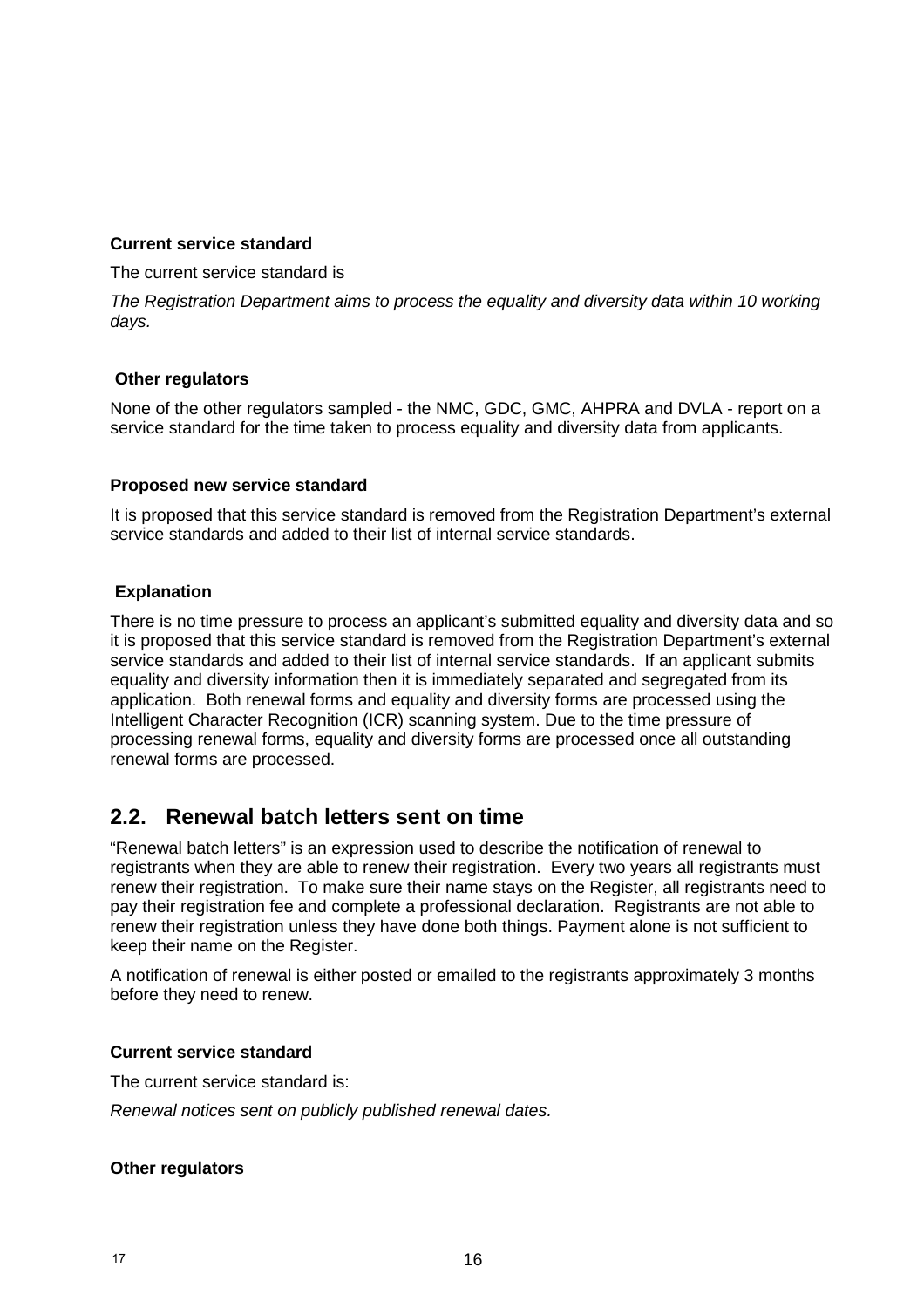None of the other regulators sampled - NMC, GDC, GMC, AHPRA or DVLA - report on a service standard to run renewal batch letters on time.

#### **Proposed new service standard**

It is proposed that this service standard is removed from the Registration Department's external service standards and added to their list of internal service standards.

#### **Explanation**

The notification to registrants when to renew their registration is a crucial element to maintaining an accurate and up-to-date Register and is deeply imbedded in the operational processes of Registration. The process has been engineered such that as much as possible has been automated and those parts that are not automated are heavily managed, supervised and scrutinised. It is unlikely that renewal notices would not be sent out on-time, to publicly published renewal dates

### **2.3. Renewal cycle batch processing**

Renewal cycle batch processing refers to the process that checks whether registrants in renewal have both paid and signed. If they have not done both things then this process changes their status from "registered" to "lapsed" and their names are removed from the Register.

#### **Current service standard**

The current service standard is:

*The Registration Department aims to complete renewal (removal) process run within five working days of publicly published dates.*

#### **Other regulators**

None of the other regulators sampled - NMC, GDC, GMC, AHPRA or DVLA - report on a service standard to run renewal batch letters on time.

#### **Proposed new service standard**

It is proposed that this service standard is removed from the Registration Department's external service standards and added to their list of internal service standards.

#### **Explanation**

Similarly to renewal batch letters, the removal of registrants who have not renewed on-time is another crucial element to maintaining an accurate and up-to-date Register. This process is also deeply imbedded in the operational processes of Registration. The process has been engineered such that as much as possible has been automated and those parts that are not are heavily managed, supervised and scrutinised. It is unlikely that the renewal cycle batch process would not be run on-time, to publicly published renewal dates.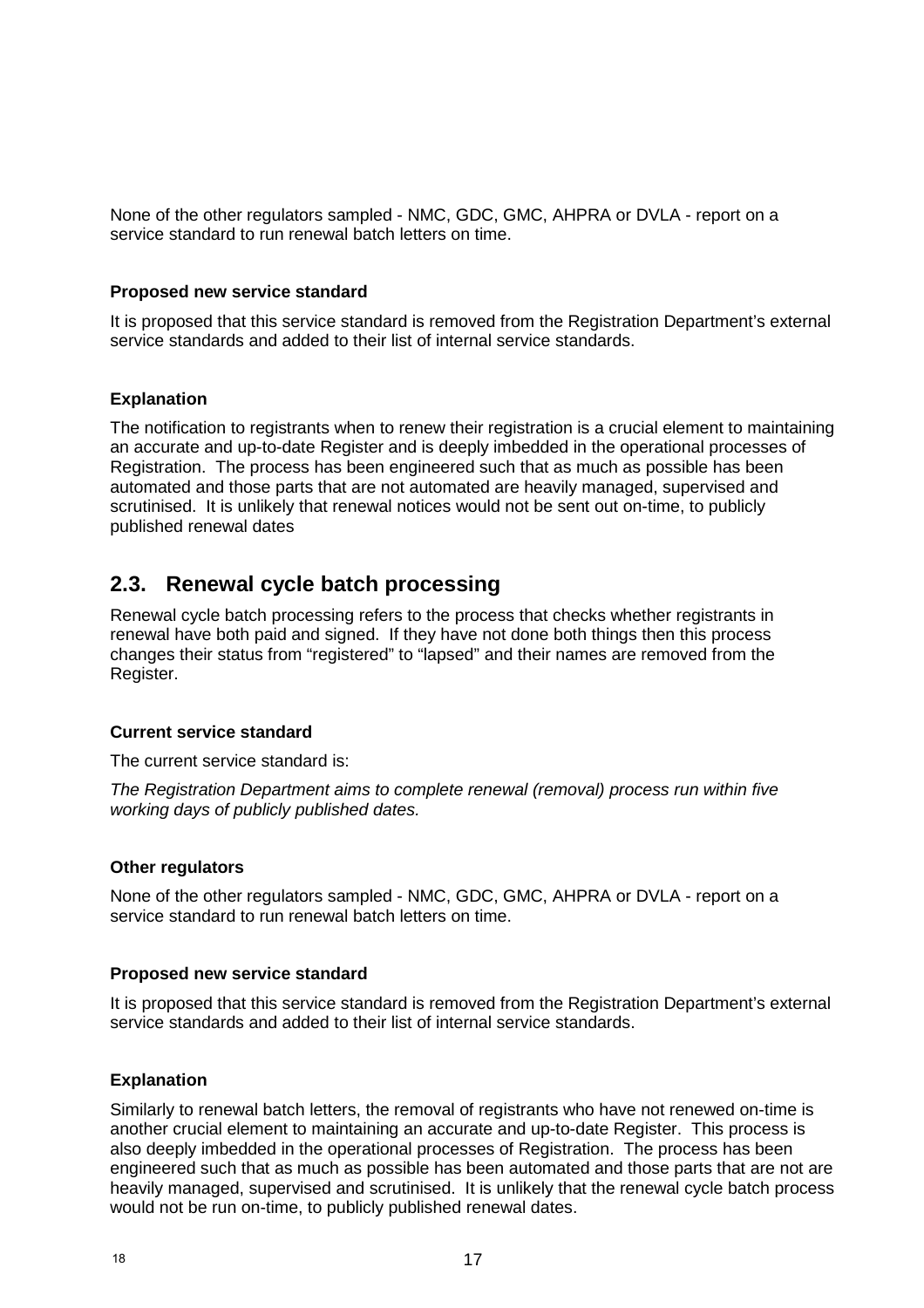# **Appendix – Summary of new service standards**

|    | <b>Process</b>                                            | <b>Current external service</b><br>standard                                                                                                       | <b>New external service standard</b>                                                                                                                                                                                                                                                                    |
|----|-----------------------------------------------------------|---------------------------------------------------------------------------------------------------------------------------------------------------|---------------------------------------------------------------------------------------------------------------------------------------------------------------------------------------------------------------------------------------------------------------------------------------------------------|
| 1. | UK applications for<br>registration                       | The Registration Department<br>aims to process all UK<br>applications within ten<br>working days.                                                 | The Registration Department aims to<br>respond to all UK application requests<br>within ten working days of receipt. We aim<br>to process all complete UK applications<br>within ten working days of receipt, or<br>inform the applicant within ten working<br>days if their application is incomplete. |
| 2. | International / EEA<br>applications for<br>registration   | The Registration Department<br>aims to process all complete<br><b>International and EEA</b><br>applications within 65<br>working days of receipt. | The Registration Department aims to<br>verify completeness of all International and<br>EEA applications and acknowledge<br>receiving the application within 5 working<br>days of receipt.                                                                                                               |
|    |                                                           |                                                                                                                                                   | The Registration Department aims to<br>process complete applications within 60<br>working days of receipt.                                                                                                                                                                                              |
| 3. | Grandparenting<br>application for<br>registration         | The Registration Department<br>aims to process all<br>grandparenting applications<br>within 65 working days of<br>receipt of all documents.       | The Registration Department aims to<br>verify completeness of all Grandparenting<br>applications and acknowledge receipt of<br>the application within 5 working days.                                                                                                                                   |
|    |                                                           |                                                                                                                                                   | The Registration Department aims to<br>process complete applications within 60<br>working days of receipt.                                                                                                                                                                                              |
| 4. | Renewal of<br>registration                                | The Registration Department<br>aims to process a renewal<br>form within 10 working days.                                                          | The Registration Department aims to<br>renew the registration of a Registrant with<br>active direct debit set up, within ten<br>minutes of the Registrant completing their<br>renewal online account.                                                                                                   |
|    |                                                           |                                                                                                                                                   | The Registration Department aims to<br>process a complete paper renewal form<br>within 10 working days of receipt.                                                                                                                                                                                      |
| 5. | Continuing<br>Professional<br>Development (CPD)<br>audits | The Registration Department<br>aims to process all CPD audit<br>reports within 65 working<br>days of receipt of all<br>documents.                 | The Registration Department aims to<br>acknowledge receiving the CPD profile<br>application within 5 working days of<br>receipt.                                                                                                                                                                        |
|    |                                                           |                                                                                                                                                   | The Registration Department aims to<br>process a complete CPD profile within 60                                                                                                                                                                                                                         |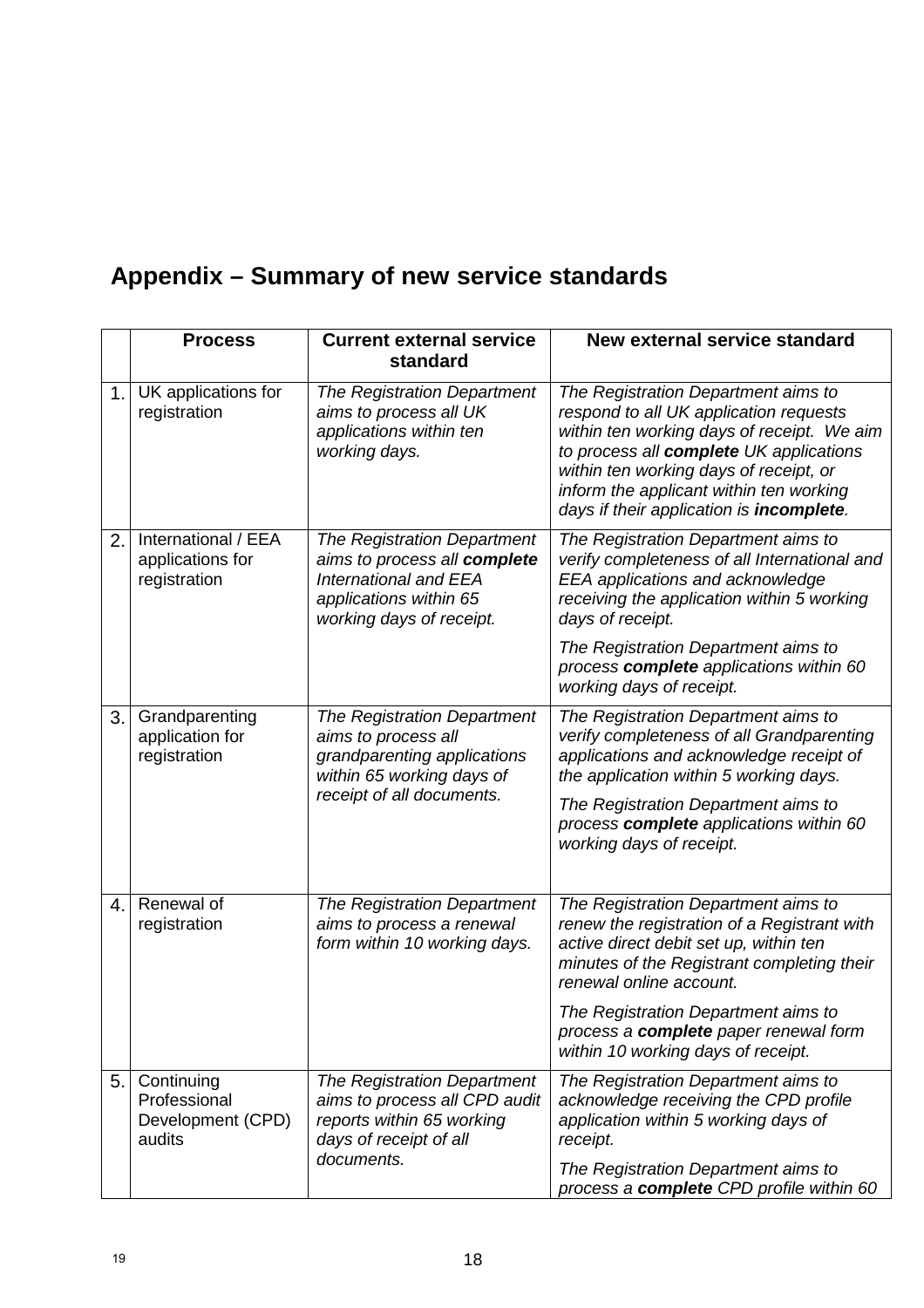|     |                                                                                    |                                                                                                                                           | working days of receipt.                                                                                                                                                                                                  |
|-----|------------------------------------------------------------------------------------|-------------------------------------------------------------------------------------------------------------------------------------------|---------------------------------------------------------------------------------------------------------------------------------------------------------------------------------------------------------------------------|
| 6.  | Readmission to the<br>Register                                                     | The Registration Department<br>aims to process all<br>readmissions within ten<br>working days.                                            | The Registration Department aims to<br>process all complete readmission<br>applications within ten working days.                                                                                                          |
| 7.1 | Written complaints                                                                 | The current service standard<br>is:<br>The Registration Department<br>aims to respond to written<br>complaints within 15 working<br>days. | It is proposed that this service standard is<br>removed from the Registration<br>Department's external service standard<br>and the Registration Department adopts<br>the organisation-wide customer service<br>standards. |
|     |                                                                                    | The HCPC-wide service<br>standard is:                                                                                                     |                                                                                                                                                                                                                           |
|     |                                                                                    | Our aims                                                                                                                                  |                                                                                                                                                                                                                           |
|     |                                                                                    | •To deal with all complaints in<br>an effective, fair and<br>confidential manner.                                                         |                                                                                                                                                                                                                           |
|     |                                                                                    | •To acknowledge receipt of<br>feedback within three working<br>days.                                                                      |                                                                                                                                                                                                                           |
|     |                                                                                    | •To respond to complaints<br>within 15 working days <sup>20</sup> .                                                                       |                                                                                                                                                                                                                           |
| 8.  | Emails                                                                             | The Registration Department<br>aims to respond to emails<br>within two working days.                                                      | The Registration Department aims to<br>respond to 80% of all emails within one<br>working day and all emails responded to<br>within two working days.                                                                     |
| 9.  |                                                                                    |                                                                                                                                           |                                                                                                                                                                                                                           |
|     | 10 Answering telephone<br>calls                                                    | The Registration Department<br>aims to answer 80% of calls<br>within 30 seconds.                                                          | The Registration Department aims to<br>answer 95% of all telephone calls.                                                                                                                                                 |
| 11  | Postal<br>correspondence                                                           | The Registration Department<br>aims to respond to postal<br>correspondence within ten<br>working days from time of<br>receipt.            | The Registration Department aims to<br>process postal correspondence within ten<br>working days.                                                                                                                          |
|     | 12 Process equality and<br>diversity data for new<br>applicants to the<br>Register | The Registration Department<br>aims to process the equality<br>and diversity data within 10<br>working days.                              | It is proposed that this service standard is<br>removed from Registration's service<br>standards.                                                                                                                         |
| 13  | Renewal batch                                                                      | Renewal notices sent on                                                                                                                   | It is proposed that this service standard is                                                                                                                                                                              |

<sup>&</sup>lt;sup>20</sup> Customer service section of HCPC website, http://www.hcpc-uk.org/aboutus/customerservice/

 $\overline{a}$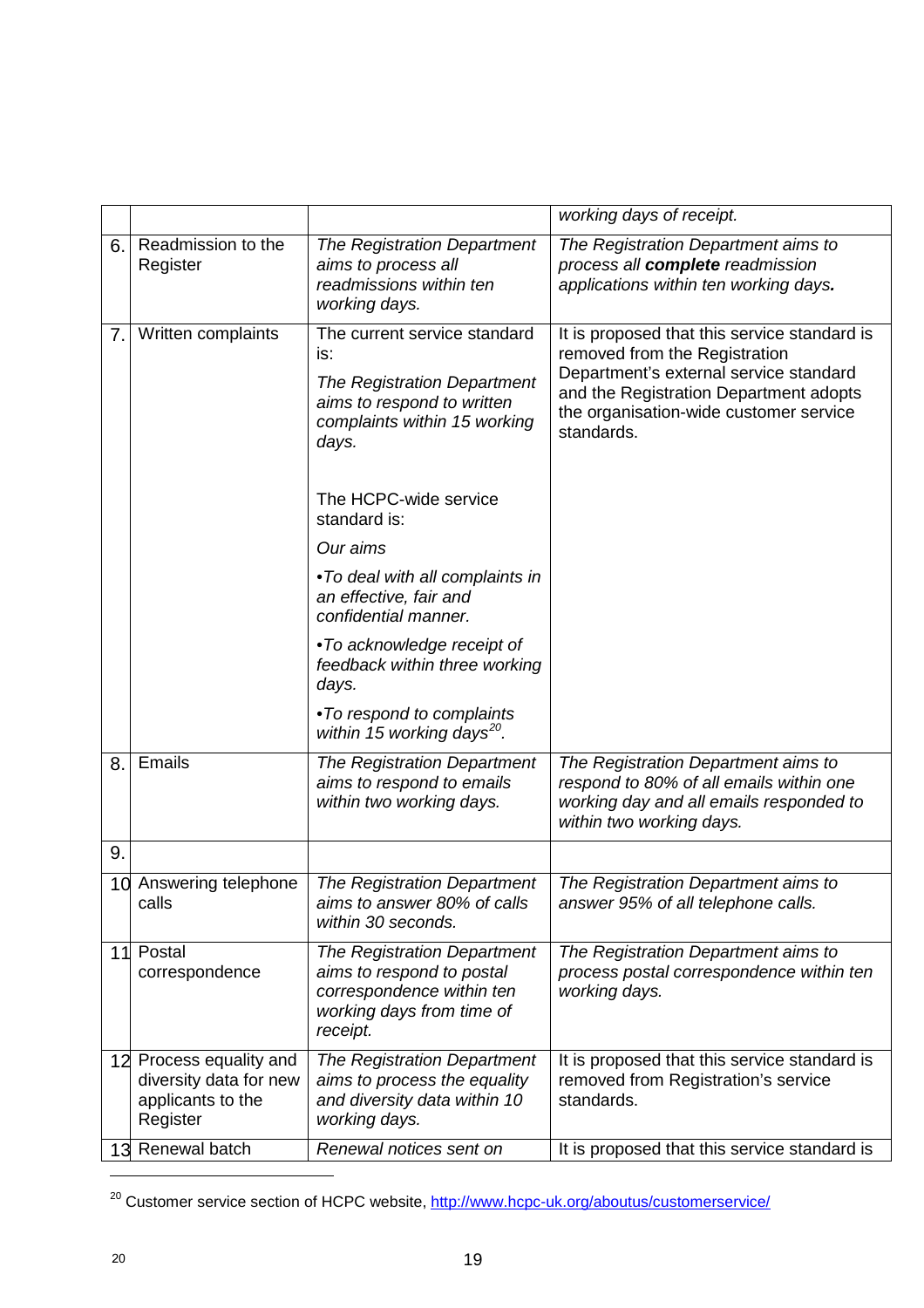| letters sent on time.                | publicly published renewal<br>dates.                                                                                                         | removed from the Registration<br>Department's external service standards<br>and added to their list of internal service<br>standards.                                                 |
|--------------------------------------|----------------------------------------------------------------------------------------------------------------------------------------------|---------------------------------------------------------------------------------------------------------------------------------------------------------------------------------------|
| 14 Renewal cycle batch<br>processing | The Registration Department<br>aims to complete renewal<br>(removal) process run within<br>five working days of publicly<br>published dates. | It is proposed that this service standard is<br>removed from the Registration<br>Department's external service standards<br>and added to their list of internal service<br>standards. |